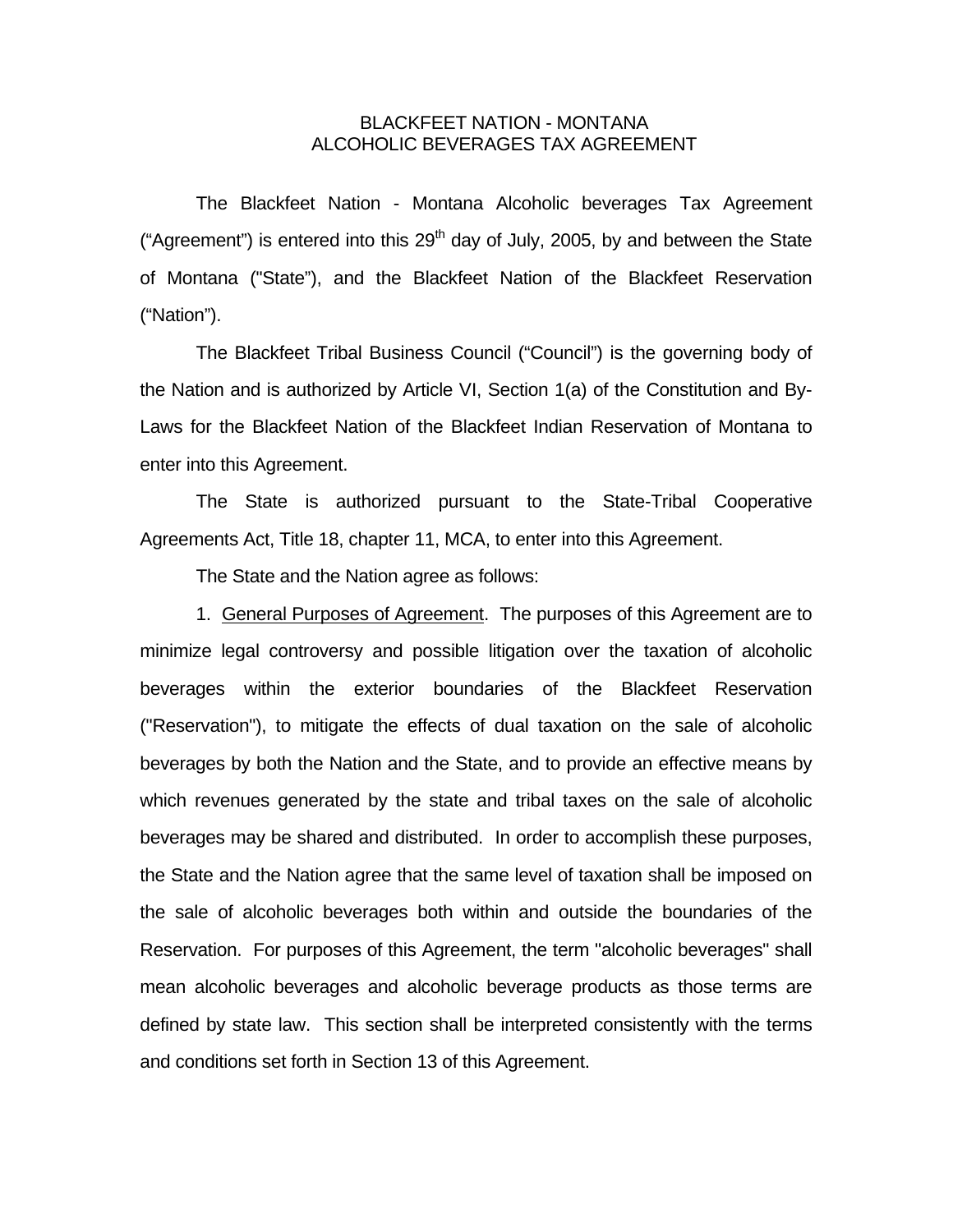2. Recitals. This Agreement is made by and between the Nation, acting through its Council and the State. The parties hereto, having conferred together, desire to collect the alcoholic beverages tax on all alcohol sold or consumed on the Reservation for the mutual benefit of all the people of Montana including members of the Nation. The Nation agrees to allow the Montana Department of Revenue the authority to enforce state and tribal law in relation to taxation of sales of alcoholic beverages on the Reservation subject to the terms and conditions herein.

 3. Tribal Law. While this Agreement is in effect, the Nation shall adopt and keep in force an ordinance imposing taxes equal to the Montana liquor excise and license taxes and beer and wine taxes, which taxes shall apply to liquor, beer and wine sold to all persons within the Nation's jurisdiction on the Reservation in a manner similar to the Montana taxes. The Nation shall supply the State with a current copy of the ordinance as it may be amended from time to time within sixty (60) days of the enactment or amendment of the ordinance.

 4. State Law. The State imposes a tax on sales of alcoholic beverages by all persons within the State's jurisdiction under Title 16, chapter 1, Part 4, Montana Code Annotated, including the liquor excise and license taxes, §§ 16-1-401 through 405, MCA, and the beer and wine taxes, §§ 16-1-406 through 411, MCA. The State shall notify the Nation in writing of any changes or amendments to state law, which the State believes necessitates an amendment to tribal law under this Agreement within sixty (60) days of any amendment to applicable state law.

 5. Collection and Administration of Taxes. The State and Nation agree that alcoholic beverages sold on the Reservation shall not be subject to both the state and the tribal tax, but shall be subject to one tax. The State agrees to assist the Nation by collecting all taxes for alcohol sold on the Reservation and to remit to the Nation the tribal liquor, beer and wine tax collected as determined by the formulas described below.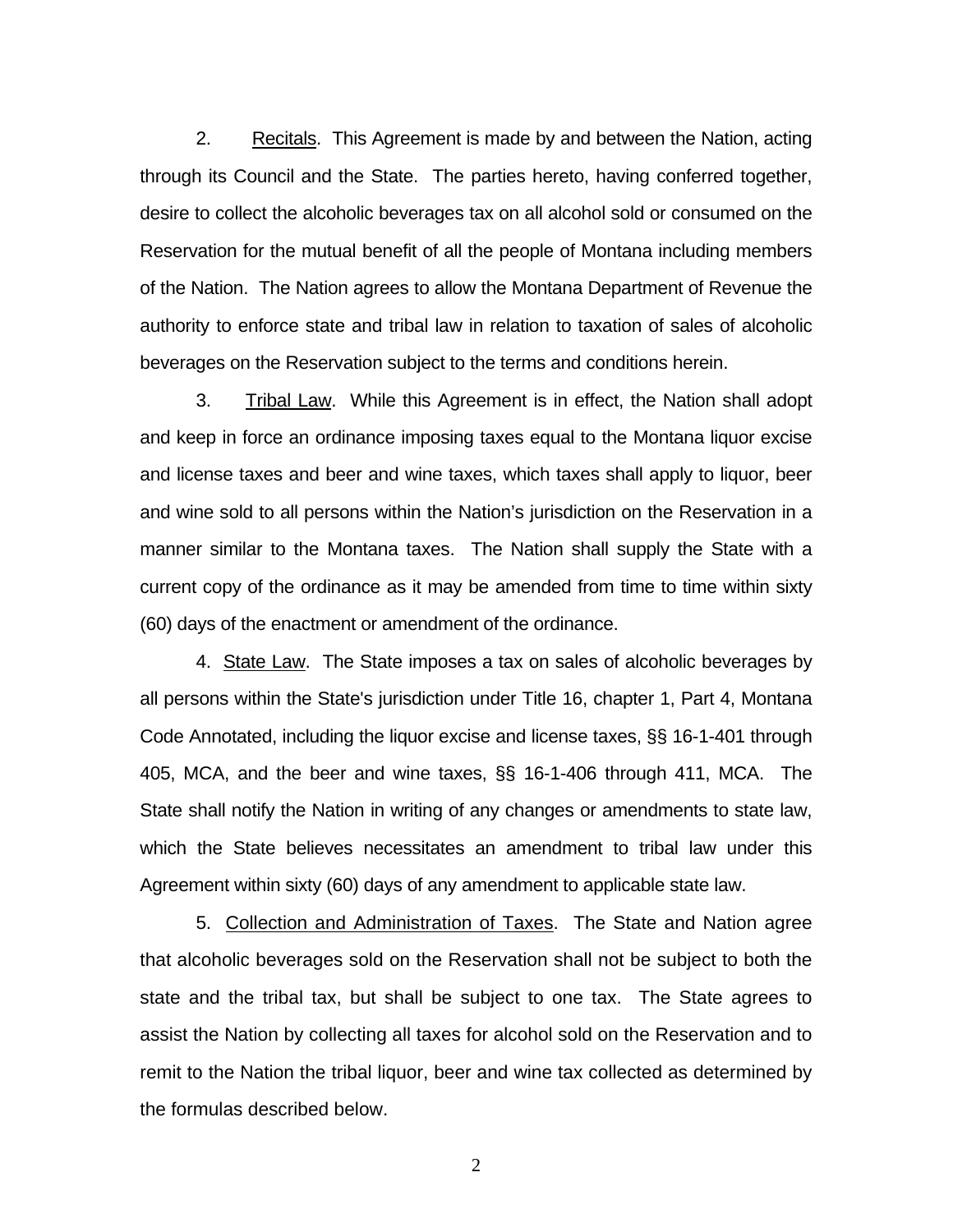a. For each calendar quarter, the Nation shall receive an amount of liquor, beer and wine taxes, which approximates the sales to enrolled Blackfeet tribal members living on the Reservation. The amount of liquor, beer and wine taxes that the Nation receives shall be determined by multiplying the tax distributed to the state general fund on the Montana per capita consumption of liquor, beer and wine for the calendar quarter, times the total number of enrolled Blackfeet tribal members living on the Reservation.

The total number of enrolled Blackfeet tribal members living on the Reservation shall be determined by using the Blackfeet Tribal Enrollment Office Age Distribution Report population as well as member's place of residence as determined by a methodology set out by the Nation. The Council shall certify to the State by March  $31<sup>st</sup>$  of each year the number of enrolled Blackfeet tribal members living on the Reservation as of January 1 of each calendar year. In the event the Council does not issue a recertification, the State may use the previous year's certification. The Council authorizes the State to review the enrollment records maintained by the Nation and any other information the Nation uses to determine place of residency should the State wish to conduct an audit as provided in Section 7 of this Agreement. Notwithstanding the foregoing, the parties mutually agree that the total number of enrolled Blackfeet tribal members living on the Reservation for the 2005 calendar year shall be 9,120.

 b. The State shall distribute the monies due to the Nation under this Agreement no later than thirty (30) days from the end of each calendar quarter. The State will include with each distribution a statement showing how the distribution was determined for that quarter. Distributions will begin within thirty (30) days from the end of the first calendar quarter after the effective date of this Agreement and continue until the expiration or the termination of this Agreement as provided below or required by law. For the purposes of this Agreement, a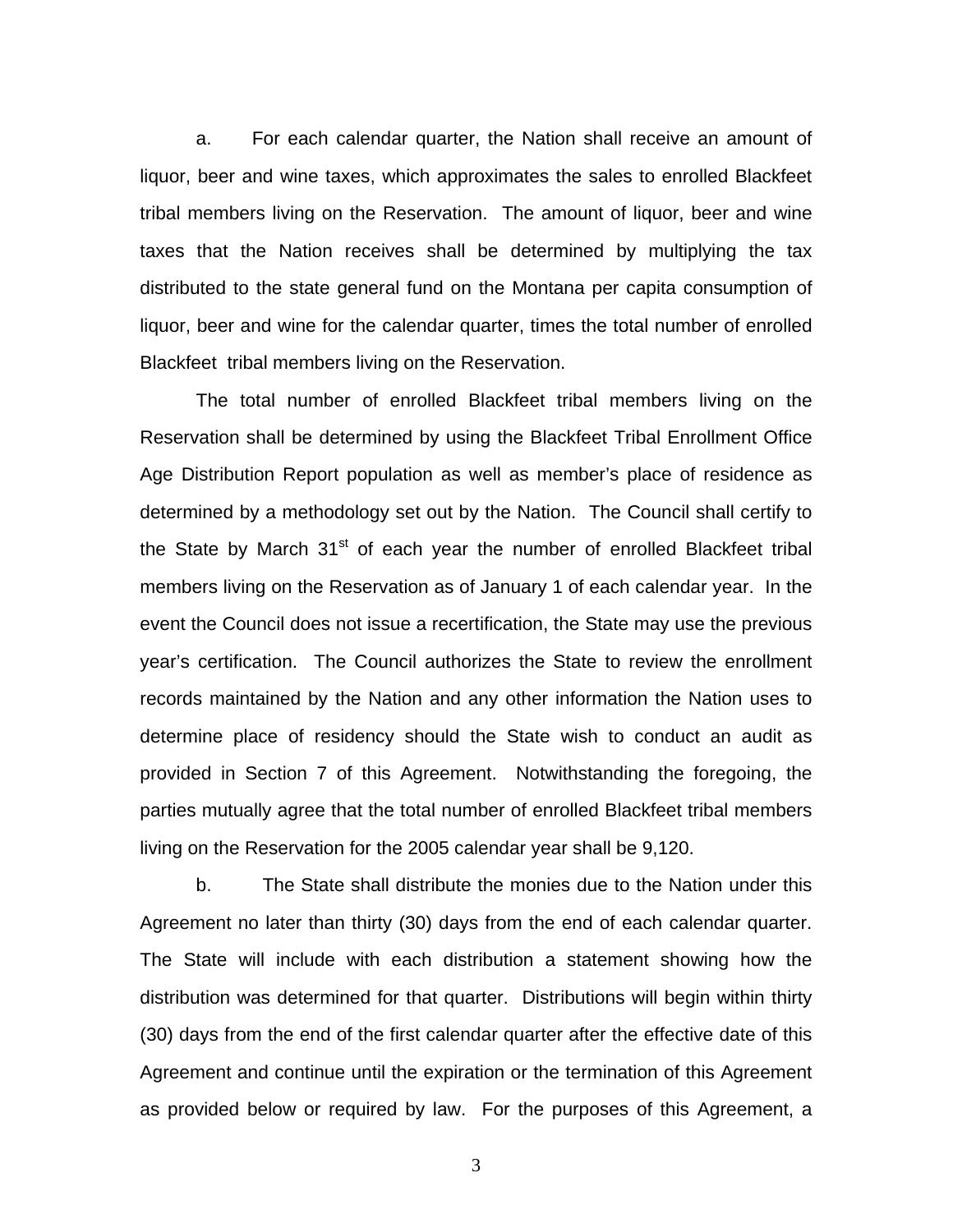calendar quarter begins on January 1, April 1, July 1, and October 1 of each year. The State's responsibility to distribute monies to the Council is subject to and limited by the Agreement entered into between the State and the Nation on September 3, 2004, as subsequently amended. The parties agree that this Blackfeet Nation – Montana Tobacco Tax Agreement compliments Section 4 of the September 3, 2004 Agreement, as subsequently amended.

 c. In the event of termination by either party prior to the end of the term, the State shall remit the full amount payable to the Nation provided for in this Agreement for that period of time up to and including the effective date of the termination. This obligation of the State shall survive any termination of this Agreement.

 6. Term. This Agreement shall be for a term of nine (9) years and eleven (11) months, commencing August 1, 1005, and terminating June 30, 2015, subject to the renewal provision below.

 7. Audits. Either party may examine or audit the records of the other party to determine the accuracy of the statements or representations called for in this Agreement. In addition, either party may require an audit of the other party by an independent auditor, at its own expense. The right of examination or audit shall exist during the term of the Agreement and for a period of one year after the date of termination or expiration of this Agreement. To the extent permitted by applicable law, the parties agree to maintain the confidentiality of any confidential information obtained from the other party.

 8. Effective Date. This Agreement is effective August 1, 2005, so long as the following conditions precedent are met: the Nation has adopted and provided a copy to the State of an ordinance as required by Section 3 above; the Agreement has received the final approval of the Council; The Agreement has been approved by the Superintendent of the Blackfeet Indian Agency, Bureau of Indian Affairs,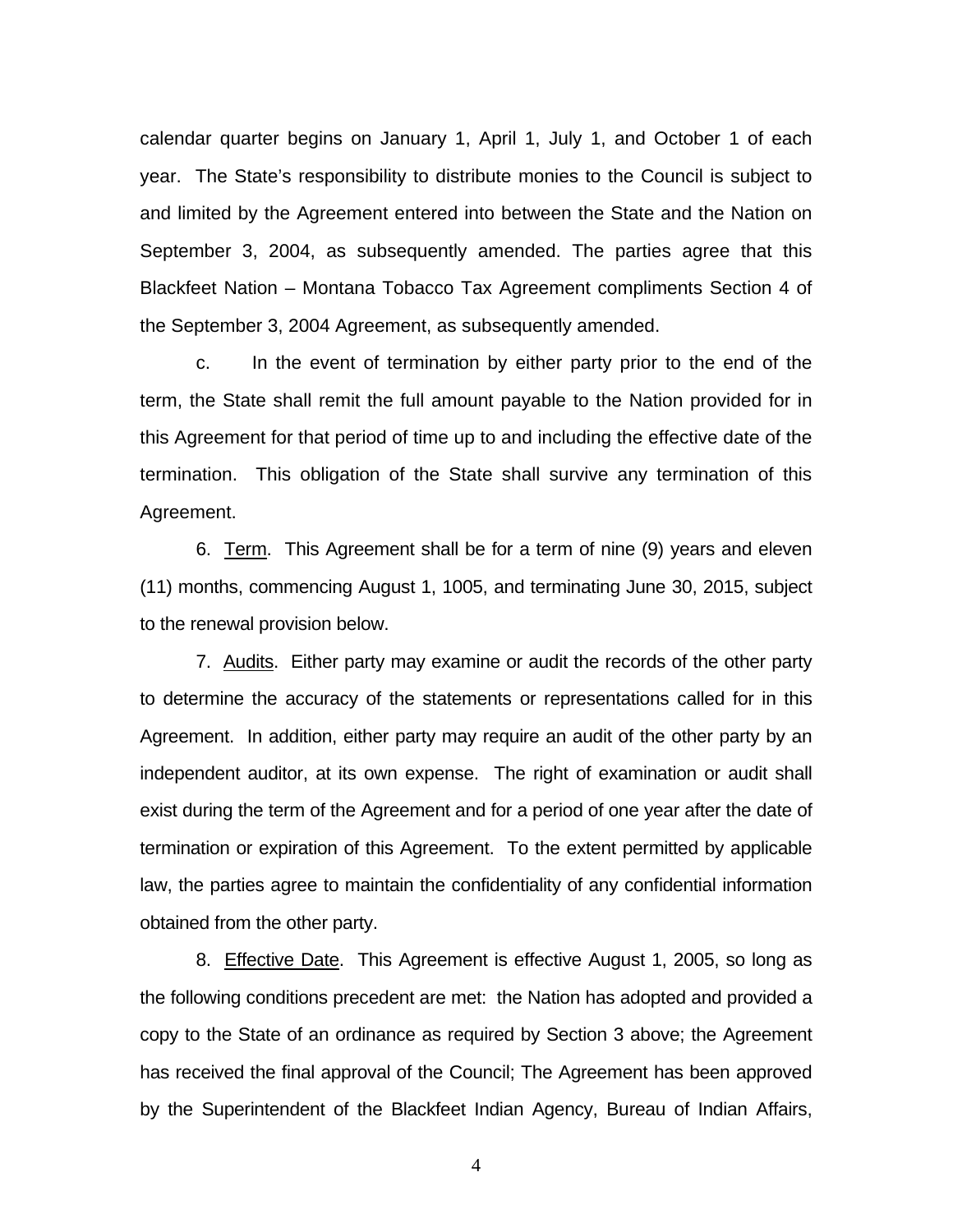United States Department of Interior; the Agreement has been approved by the State Attorney General, as required by § 18-11-105, MCA; and a public hearing, as required by § 18-11-103, MCA, has been held and comments received and considered. If the referenced conditions precedent have not been met by August 1, 2005, this Agreement is effective on the first day of the next calendar quarter after all conditions precedent have been met.

9. Amendments and Renewal.

 a. This Agreement may be amended only by written instrument signed by both parties.

 b. Six months prior to expiration of the initial term provided in this Agreement, the parties shall meet to negotiate in good faith a renewal of the Agreement for an additional ten (10) year term, and thereafter shall meet to negotiate successive ten (10) year renewals of the Agreement. The parties in each negotiation of a renewal term shall seek to agree on a distribution of tax revenues on substantially the same basis as the one provided above, in light of the circumstances existing at that time. If this Agreement expires because the term has run, the parties agree that all of its terms, except provision 10 a, will remain in full force and effect until a new agreement is reached or either party gives 30 days written notice that it is cancelled.

10. Termination.

 a. This Agreement may be terminated by either party upon five (5) years written notice to the other party for circumstances not constituting cause, or upon thirty (30) days written notice for circumstances constituting cause. "Cause" means any material change in circumstances that alters or affects the terms of the Agreement, whether express or implied, foreseen or unforeseen.

 b. The Blackfeet Tribe – Montana Alcoholic Beverages Tax Agreement, entered into on the  $24<sup>th</sup>$  day of May 1995 and the subsequent four (4) Amendments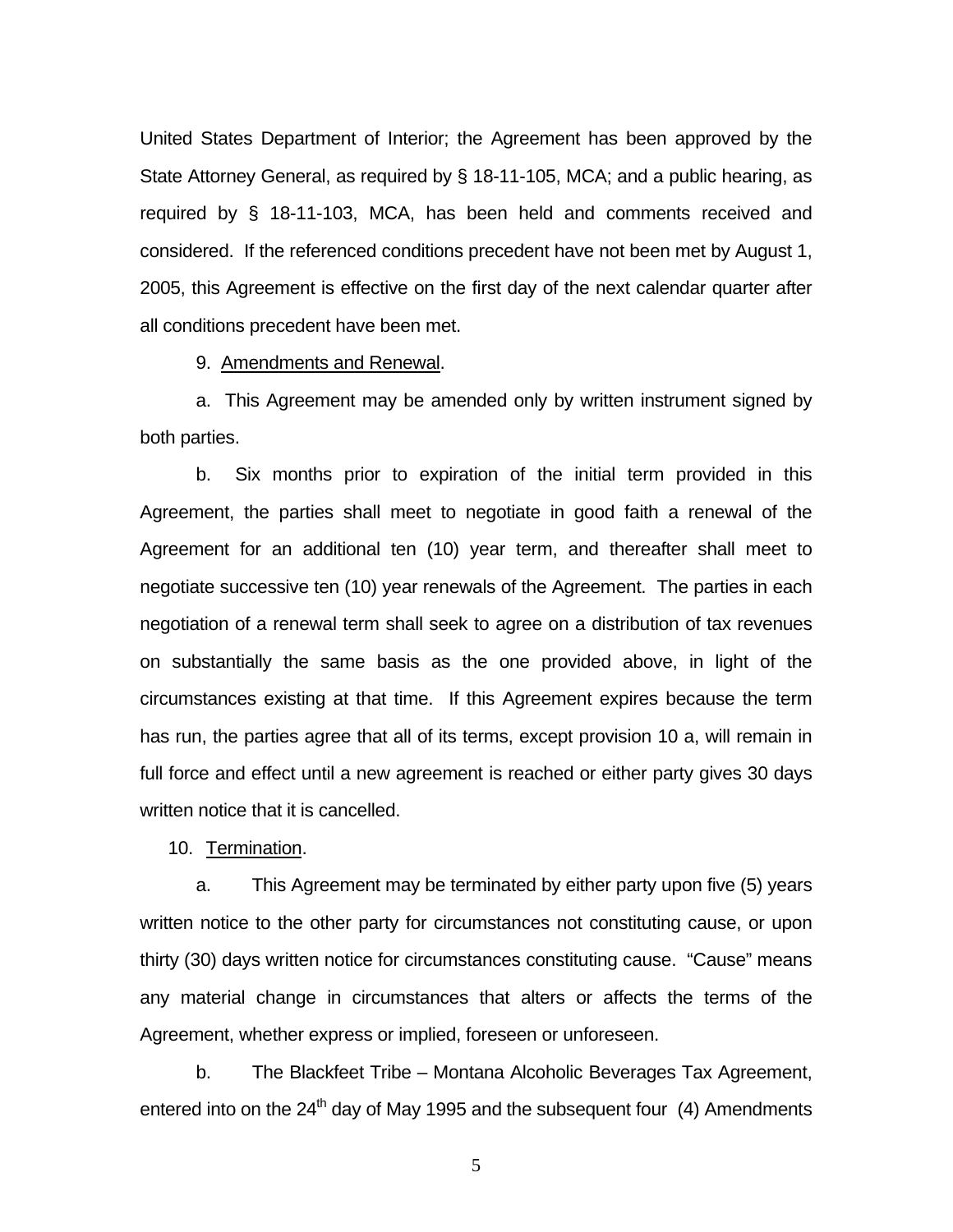to that agreement, terminate on the effective date of this Agreement. This Agreement supercedes all alcoholic beverages agreements and amendments thereto entered into between the parties prior to the effective date of this Agreement.

 11. Jurisdiction and Venue. The parties agree and stipulate that venue and jurisdiction for enforcement of the terms hereof lie in the United States District Court, Great Falls Division, Great Falls, Montana, or, if the U.S. District Court lacks jurisdiction, a Montana state district court. In the event of a breach by either party of any of the terms hereof, upon written notice to the breaching party of the substance of the alleged breach and the remedies sought, the non-breaching party shall be entitled to suspend any of the non-breaching party's obligations hereunder to the extent of the breach and petition the court for the appropriate relief. Appropriate relief shall be limited to monetary judgment against the breaching party, including costs and attorney's fees, arising from the breach, and such other relief as is necessary to put the non-breaching party in the same position they would have been in had the breaching party fully performed. The failure to pursue a remedy for one or more breaches is not a waiver of any right to enforce a subsequent breach of the same or a different term hereof.

 12. Mutual Limited Waiver of Sovereign Immunity. The State has waived its sovereign immunity from suit for contract actions arising under the Agreement, *see*, Title 18, chapter 1, part 4, MCA, and for tort actions, *see* Title 2, chapter 9, part 1, MCA. The Tribe expressly grants a limited waiver of sovereign immunity from suit for litigation pertaining to this Agreement, provided that the Tribe's waiver shall be no more extensive than the State's waiver pursuant to Title 18, chapter 1, part 4, MCA, and Title 2, chapter 9, part 1, MCA, and shall only extend to the State and no other parties. Neither party waives its sovereign immunity except as provided in this Agreement.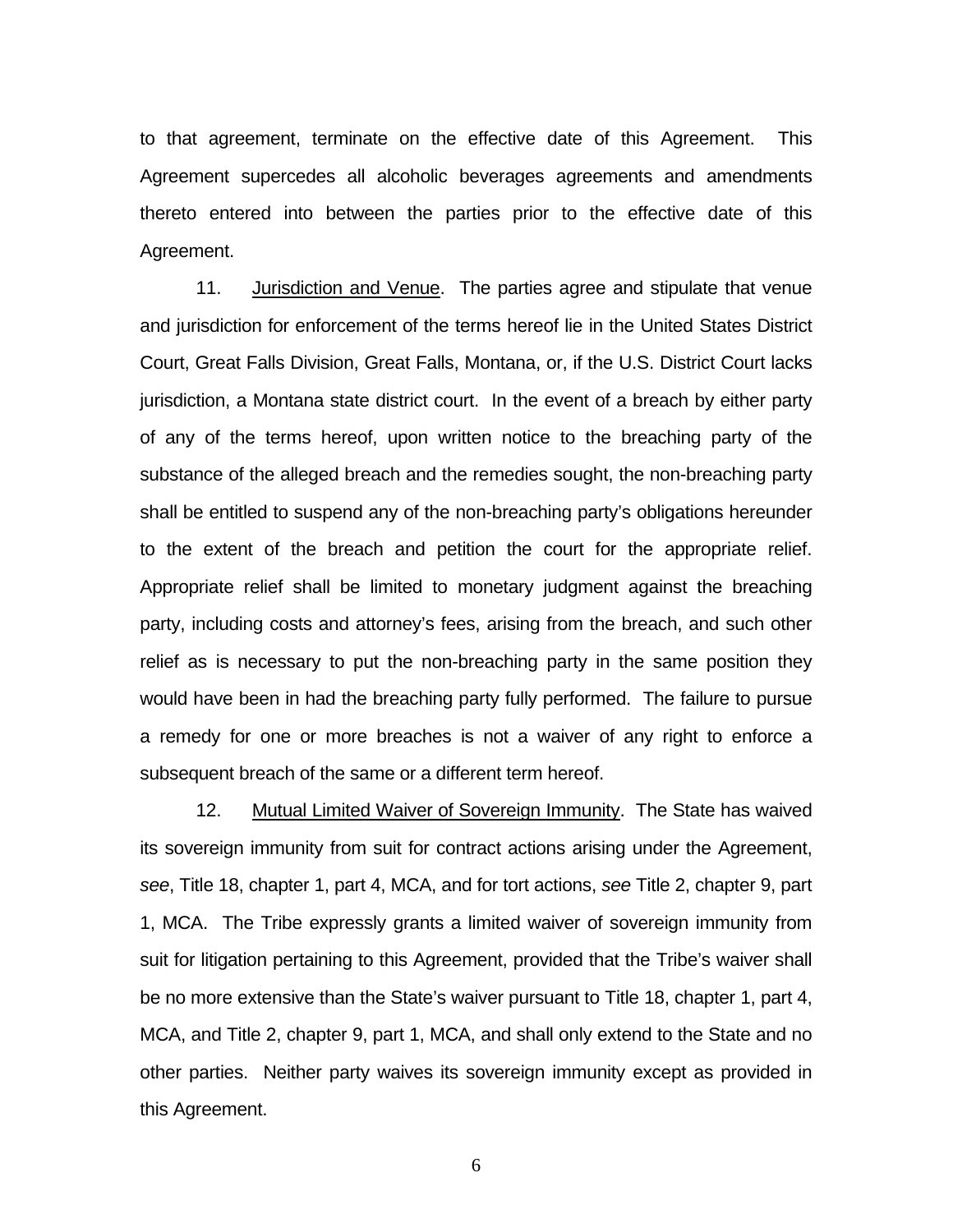13. Reservation of Rights and Negative Declaration. The State and Nation have entered into this Agreement in part to resolve any potential legal disputes and avoid litigation. The parties agree that by entering into this Agreement, neither the State nor the Nation shall be deemed to have waived any rights, arguments, or defenses available in litigation on any subject except as specifically provided in this Agreement. This Agreement is specifically not intended to reflect or be viewed as reflecting in this or any context either party's position with respect to the jurisdictional authority of the other. Nothing in this Agreement or in any conduct undertaken pursuant thereto shall be deemed as enlarging or diminishing the jurisdictional authority of either party except to the extent necessary to implement and effectuate the Agreement's terms. This Agreement, conduct pursuant thereto or conduct in the negotiations or renegotiations of this Agreement, shall not be offered as evidence, otherwise referred to in any present or future litigation, or used in any way to further either party's equitable or legal position in any litigation except as specifically provided in this Agreement. By entering into this Agreement, neither the State nor the Nation is forfeiting any legal rights to apply their respective taxes except as specifically set forth in this Agreement. This Agreement does not apply to any state tax collected other than the tax on alcoholic beverages as provided in §§ 16-1-401 through 411, MCA. It does not apply to any other taxes of fees of any nature collected by the State. This Agreement does not apply to any other tax collected by any other agency or subdivision of the State.

 14. Notices. All notices and other communications required to be given under this Agreement by the Nation and the State shall be deemed to have been duly given when delivered in person or posted by United States certified mail, return receipt requested, with postage prepaid, addressed as follows: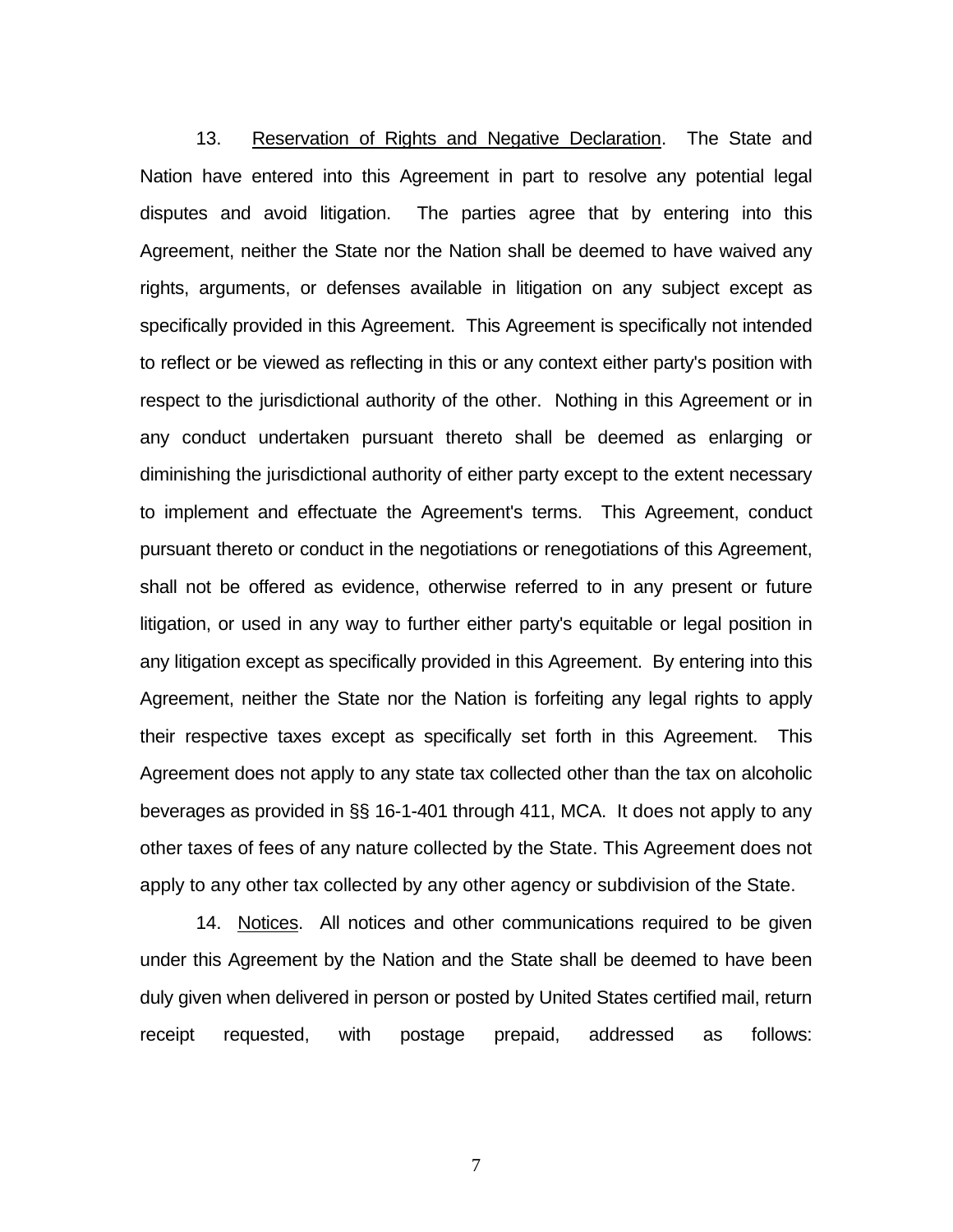i. To the Nation:

 Chairman Blackfeet Tribal Business Council Box 850 Browning, MT 59417

ii. To the State:

 Governor's Office P.O. Box 200801 State Capitol Helena, MT 59620-0801

With Copies to:

 Director of Revenue Department of Revenue Room, 455, Mitchell Building Helena, Montana 59620

 Attorney General 214 North Sanders Helena, MT 59620-1401

Notice shall be considered given on the date of mailing.

This Contract consists of nine (9) pages.

DATED this 29<sup>th</sup> day of July, 2005.

## STATE OF MONTANA BLACKFEET NATION

of the BLACKFEET RESERVATION

/S/ BRIAN SCHWEITZER /S/ PATRICK THOMAS Brian Schweitzer **Acting Chairman** 

Governor Blackfeet Tribal Business Council

/S/ DAN BUCKS Dan Bucks Director of Revenue